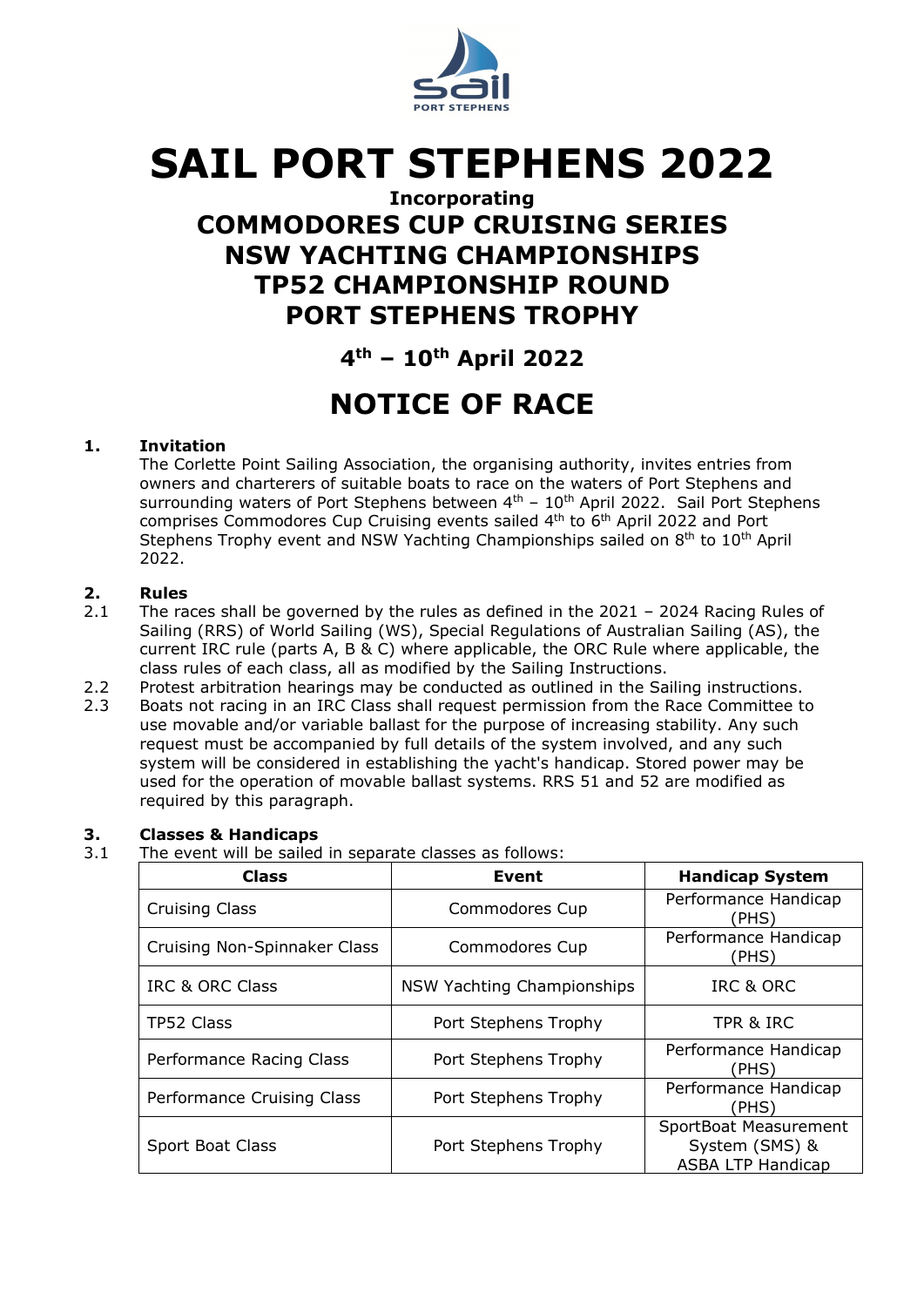

- 3.2 The organising authority may alter, amalgamate or divide any class and may add classes as required. The organising authority may cancel any class if fewer than seven (7) entries have been received by the closing date. In this event, boats that have entered will have the option of transferring to another class (if eligible) or having their entry fee refunded.
- 3.3 Ratings (TCC) for IRC will be obtained from IRC rating certificates. Results will be calculated by the application of the IRC Time Corrector (TCC) as a multiplier of elapsed time.
- 3.4 Ratings for ORC will be obtained from ORC rating certificates. Results will be decided by the application of the Time-on-Time Simplified Scoring Option, using the Time on Time (ToT) Windward/Leeward rating as printed on each boat's ORC Certificate, as a multiplier of elapsed time.
- 3.5 TPR ratings will be as provided by the TP52 Owners Group. Results will be calculated by the application of the TPR rating as a multiplier of elapsed time.
- 3.6 Sport Boats SMS and ASBA LTP handicap will provided by the Australian Sport Boat Association (ASBA) as a multiplier of elapsed time.
- 3.7 Performance Handicap classes results will be decided by the application of Time Correction Factor (TCF) as a multiplier of elapsed time. The TCF will be determined by the Sail Port Stephens Handicap Committee and will not be subject to request for redress (amends RRS 60.1 and 62).

### **4. Eligibility**

- 4.1 All boats shall be well found and in a seaworthy condition.
- 4.2 IRC boats shall hold a valid IRC rating certificate at the time of the races. No alteration to the certificate will be permitted, except as a result of a rating protest or to correct rating errors.
- 4.3 IRC boats shall have an IRC TCC greater than 0.940. The Race Committee may amend this limit if required.
- 4.4 ORC boats shall hold a valid ORC certificate (ORCi or ORCc) at the time of the races. A boat that is also entered in the IRC category may carry the maximum number of spinnakers allowed under its IRC certificate.
- 4.4 TP52 boats will be boats that have their genesis from the International TP52 Class and the Pac52 Class.
- 4.5 Sports Boat shall meet the requirements of the Australian Sports Boat Association constitution and have an SMS rating of 0.755 or greater. RRS 49.1 shall not apply to Melges 24s and Magic 25s if racing in full compliance with their respective class rules and it is noted on the boats' SMS certificate that the rating incorporates hiking devices. ASBA Constitution section 4.1.13 shall not apply to Elliott 7s if racing in full compliance with their respective class rules. Sports Boats shall have a current handicap certificate as defined in the ASBA constitution 14.3.
- 4.6 Performance Racing Class, Performance Cruising Class, Cruising Class and Cruising Spinnaker Class boats shall be less than 30 m LOA and will be handicapped by the Sail Port Stephens Handicap Committee.
- 4.7 Yachts not having sail numbers will be required to carry identification numbers on the hull which may be provided by the Race Committee.
- 4.8 The owner or charterer of a boat entered in Sail Port Stephens 2022 shall hold a marine legal liability insurance policy with respect to the boat, current when racing and not racing, with an adequate sum insured of not less than AUD\$10 million (or its equivalent in another currency). The policy will state that the boat is covered for races in which it is participating or that it is covered for races of a length greater than the length of the race in which it is participating. The policy will be in effect throughout Sail Port Stephens 2022.
- 4.9 All boats shall have at least two crew over the age of eighteen (18) years of age at the start of the regatta.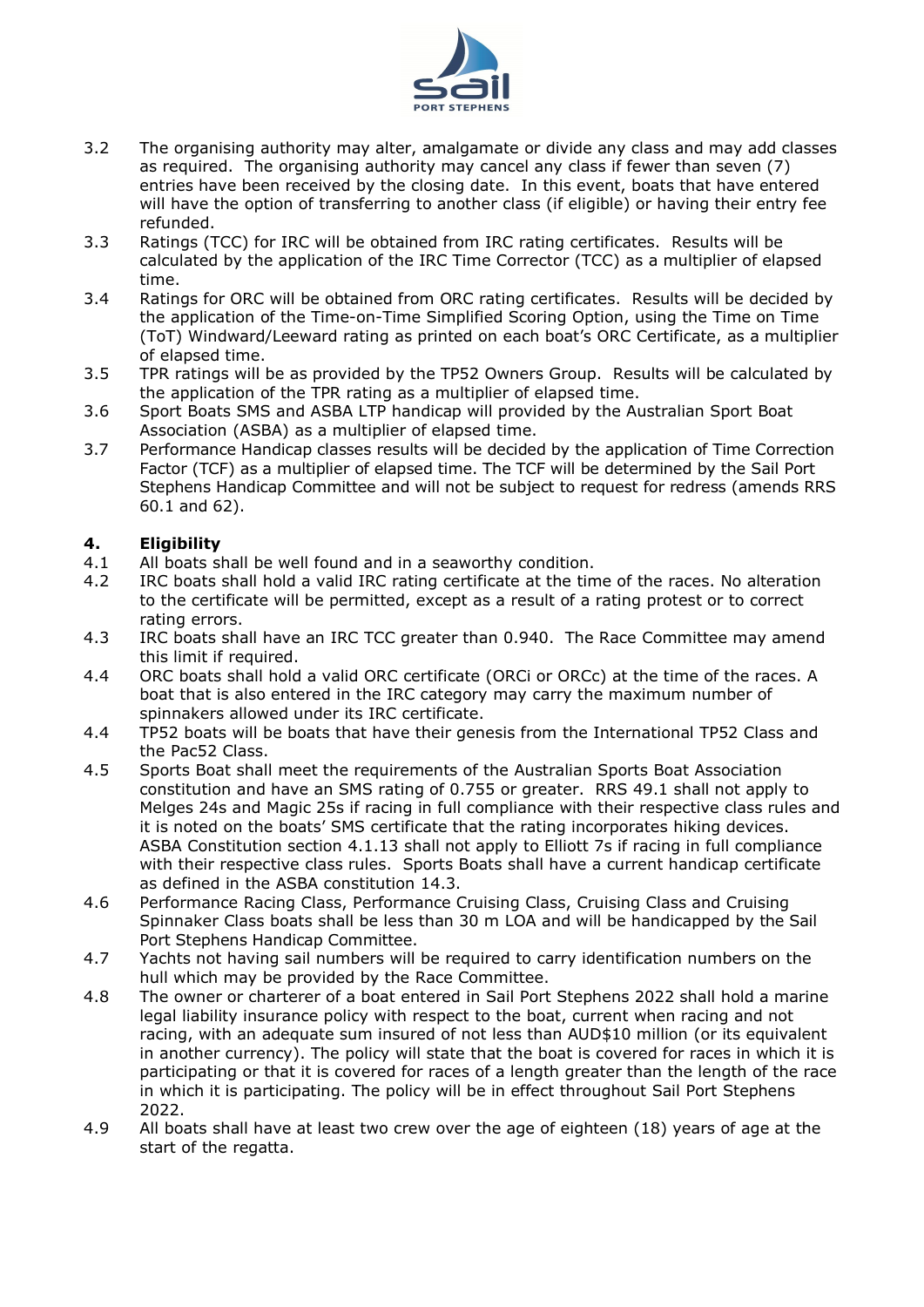

## **5. Safety**

- 5.1 AS Special Regulations (SR) Part 1 Category 5 shall apply to all classes except Sports Boat Class which will be Category 7. All Boats shall carry a working VHF radio.
- 5.2 All boats shall produce a current AS Special Regulations Compliance Form at registration.

### **6. Entries**

Entries to be made online at the Sail Port Stephens website [\(www.sailportstephens.com\)](about:blank) and will be received no later than 1700 hrs Sunday 27<sup>th</sup> March 2022.

| Series | <b>Entry Fee</b><br>(AUS\$) | <b>Additional</b><br><b>Late Fees</b> |
|--------|-----------------------------|---------------------------------------|
|        |                             |                                       |

| Commodores Cup $4^{\text{th}}$ – $6^{\text{th}}$ April |          |      |  |
|--------------------------------------------------------|----------|------|--|
| <b>Commodores Cup Cruising Divisions</b>               | \$360.00 | \$80 |  |
| Commodores Cup Cruising Non-Spinnaker                  | \$360.00 | \$80 |  |

| Port Stephens Trophy 8th - 10th April |          |      |
|---------------------------------------|----------|------|
| Performance Racing Series             | \$360.00 | \$80 |
| Performance Cruising Series           | \$360.00 | \$80 |
| TP52 Series                           | \$360.00 | \$80 |
| NSW Yachting Championships            | \$360.00 | \$80 |
| <b>Sports Boat Series</b>             | \$360.00 | \$80 |

| <b>Sail Port Stephens Overall (includes)</b><br><b>Commodores Cup and Port Stephens</b> | \$510.00 | \$80 |
|-----------------------------------------------------------------------------------------|----------|------|
| Trophy)                                                                                 |          |      |

6.2 The Race Committee may receive entries after the closing date with an additional fee. Please note: **The Entry Fee does not include berthage** (see NoR 13)

### **7.** Sailing Instructions<br>7.1 It is the intention to ha

It is the intention to have Sailing Instructions available on the event website from Wednesday 30<sup>th</sup> March 2022. Printed copies will be provided to all competitors at registration.

### **Port Stephens Commodores Cup Date Series Event** Sunday  $3^{rd}$  April Cruising & Non-Spinnaker Registration 1400hrs – 1700hrs (Regatta HQ) Monday 4<sup>th</sup> April | Cruising & Non-Spinnaker Registration 0830hrs – 1000hrs (Regatta HQ) Race 1 Tuesday 5<sup>th</sup> April | Cruising & Non-Spinnaker | Race 2

### **8. Schedule of Events**

| Wednesday 6 <sup>th</sup> April | Cruising & Non- Spinnaker | Race 3 |
|---------------------------------|---------------------------|--------|
|                                 | Presentation of trophies  |        |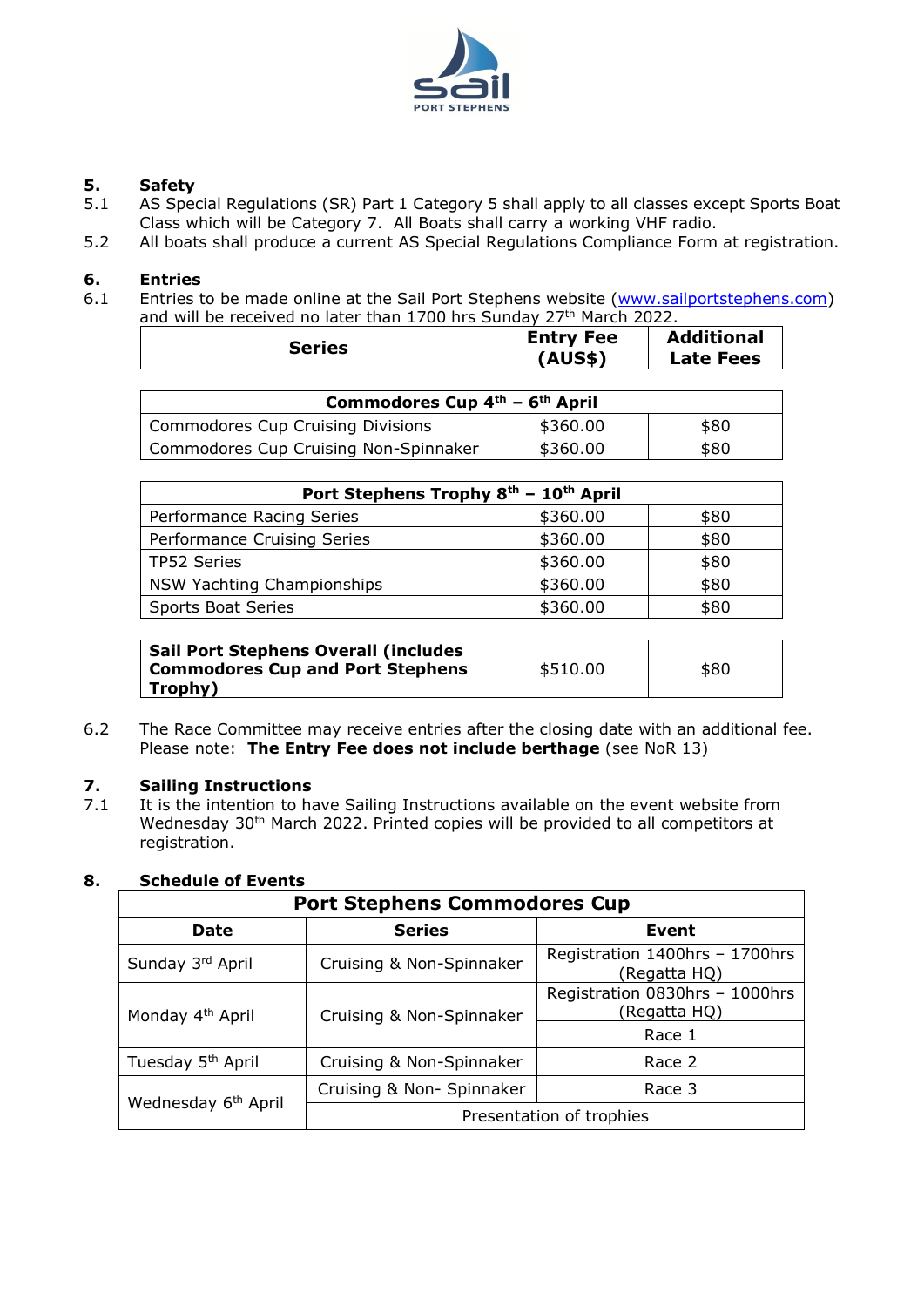

| <b>Port Stephens Trophy &amp; NSW Yachting Championships</b> |                                                  |                                                                 |  |
|--------------------------------------------------------------|--------------------------------------------------|-----------------------------------------------------------------|--|
| <b>Date</b>                                                  | <b>Series</b>                                    | <b>Event</b>                                                    |  |
| Thursday 7 <sup>th</sup> April                               | All Classes except Sports Boats                  | Registration 1400hrs -<br>1700hrs (Regatta HQ)                  |  |
|                                                              | <b>Sports Boats</b>                              | Registration 1600hrs -<br>1800hrs (Port Stephens<br>Yacht Club) |  |
|                                                              | All Classes except Sports Boats                  | Registration 0830hrs -<br>1000hrs (Regatta HQ)                  |  |
|                                                              | <b>Sports Boats</b>                              | Registration 0800hrs -<br>1000hrs (Port Stephens<br>Yacht Club) |  |
| Friday 8 <sup>th</sup> April                                 | NSW Yachting Championships                       | Races 1, 2 & 3                                                  |  |
|                                                              | TP52 Series                                      | Races 1, 2 & 3                                                  |  |
|                                                              | Performance Racing Series                        | Races 1, 2 & 3                                                  |  |
|                                                              | Performance Cruising Series                      | Race 1                                                          |  |
|                                                              | <b>Sports Boat Series</b>                        | Up to 4 races<br>(W/L or Passage)                               |  |
|                                                              | <b>NSW Yachting Championships</b>                | Race 4 - Passage                                                |  |
|                                                              | TP52 Series                                      | Race 4 - Passage                                                |  |
| Saturday 9 <sup>th</sup> April                               | Performance Racing Series                        | Race 4 - Passage                                                |  |
|                                                              | Performance Cruising Series                      | Race 2<br>- Passage                                             |  |
|                                                              | <b>Sports Boat Series</b>                        | Up to 4 races<br>(W/L or Passage)                               |  |
| Sunday 10th April                                            | <b>NSW Yachting Championships</b>                | Races 5 & 6                                                     |  |
|                                                              | TP52 Series                                      | Races 5 & 6                                                     |  |
|                                                              | Performance Racing Series                        | Race 5                                                          |  |
|                                                              | Performance Cruising Series                      | Race 3                                                          |  |
|                                                              | <b>Sports Boat Series</b>                        | Up to 2 races $(W/L)$                                           |  |
|                                                              | Presentation of trophies at Regatta Headquarters |                                                                 |  |

On the last day of scheduled races, no warning signal will be made after 1500 hrs. The Race Committee may make changes to this schedule at any time.

## **9. Scoring System**<br>**9.1** The scoring syster

9.1 The scoring system will be the Low Points System, RRS Appendix A, except all race scores will count if five races or less are sailed. One completed race will constitute a series.

| <b>SERIES NAME</b>                    | <b>No. Races</b> |
|---------------------------------------|------------------|
| Commodores Cup Cruising               |                  |
| Commodores Cup Cruising Non-Spinnaker |                  |
| NSW Yachting Championships            |                  |
| TP 52 Series                          | n                |
| Performance Racing Series             |                  |
| Performance Cruising Series           |                  |
| <b>Sports Boat Series</b>             |                  |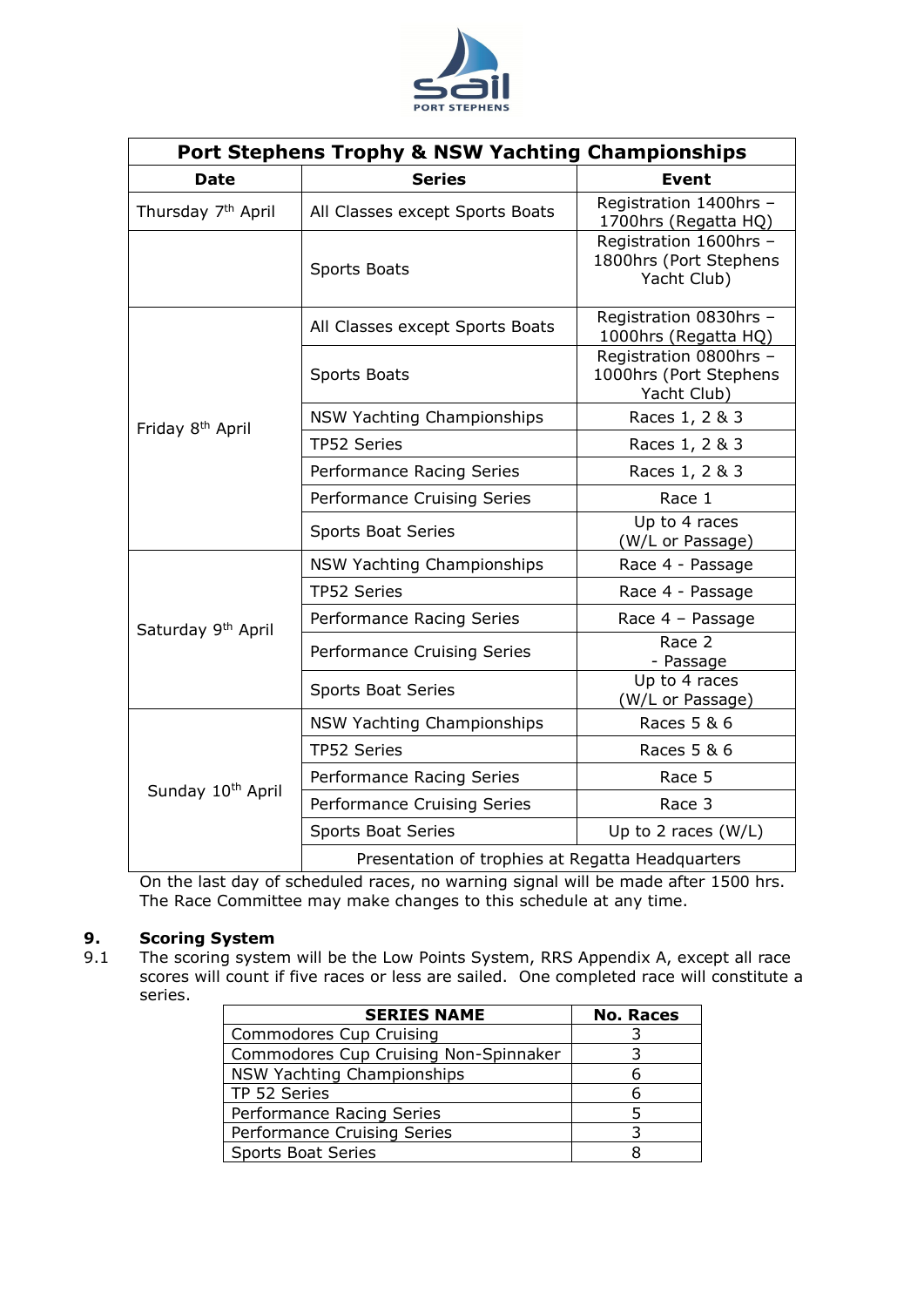

#### **10. Conditions of Entry**

- 10.1 By lodging an entry, the owner/charterer agrees to be bound by all the rules and conditions of the races.
- 10.2 By lodging an entry, the owner/charterer acknowledges the possibility of and accepts the risks associated with a)the perils of the sea; b)the seaworthiness or otherwise of any yacht participating in Sail Port Stephens 2022; c)the participation, including negligent participation, by all persons in Sail Port Stephens 2022, including participation as owner, charterer, crew person, official, race organiser or otherwise; d)the defaults, acts and omissions, of Corlette Point Sailing Association and its officers, and the crews of all yachts.
- 10.3 By lodging an entry, the owner/charterer acknowledges and accepts that Corlette Point Sailing Association a) does not and cannot control, diminish, or affect the perils of the sea; b)does not certify, or carry out inspections with respect to the seaworthiness or suitability to race of any yacht; c)is not in a position to provide advice, assistance or support to yachts and crews during the course of a race.
- 10.4 By lodging an entry, the owner/charterer agrees that the entered yacht is covered by suitable legal liability insurance of at least AU\$10,000,000 (or foreign currency equivalent), valid for racing, and current for the duration of Sail Port Stephens 2022.
- 10.5 By lodging an entry, the owner/charterer agrees that: a)it is a fundamental condition of entry that he/she releases, holds harmless and indemnifies Corlette Point Sailing Association, its office bearers, servants, agents and members and the sponsors of Sail Port Stephens 2022 from all liability any of those persons has to the owner/charterer or any crew member on the owner/charterer's yacht, or to any person claiming through or under any such person arising from loss or damage howsoever caused, including negligent act or omission, arising out of or relating to: i)participation by the owner/charterer's yacht or any other yacht in a race; ii)the conduct or course of the race in any respect including, without limitation, any act or omission (whether reasonably foreseeable or not) causing or relating to loss of or damage to any yacht or the death or injury of any person; or iii)any of the matters referred to in the paragraphs above; b)participation by the yacht and by the crew Sail Port Stephens 2022 is agreed by Corlette Point Sailing Association on the basis that participation is entirely at the risk of the owner/charterer and each member of the crew on the owner/charterer's yacht; c)the owner/charterer will provide each crew member or proposed crew member with a copy of the Entry Form including these Conditions of Entry.
- 10.6 By lodging an entry, the owner/charterer gives absolute right and permission for any photographs and/or video footage of the boat and crew to be published in any media for any editorial, publicity or advertising purposes.

#### **11. Prizes and Trophies**

11.1 Trophies will be awarded to  $1^{st}$ , 2<sup>nd</sup> and 3<sup>rd</sup> place overall in each Class and Division. Trophies will be presented for the Commodores Cup at a ceremony on the evening of Wednesday 8<sup>th</sup> April at Port Stephens. Trophies will be presented for the Port Stephens Trophy, NSW Yachting Championships,

TP52 Series Championships and Sport Boat Series as soon as practical after racing on Sunday 10<sup>th</sup> April at Regatta Headquarters, Port Stephens.

#### **12. Internet Site**

The event website for Sail Port Stephens 2022 is located at [www.sailportstephens.com.au](about:blank) and information regarding the event may be obtained from this site.

#### **13. Mooring Arrangement Facilities**

13.1 Moorings for competing keelboats in the marinas at Port Stephens (d'Albora Marina, Nelson Bay; Anchorage Marina, Corlette Point; and Soldiers Point Marina, Soldiers Point) may be available for the period 1200 hrs Sunday  $5<sup>th</sup>$  April – 1200 hrs Monday 11<sup>th</sup> April.